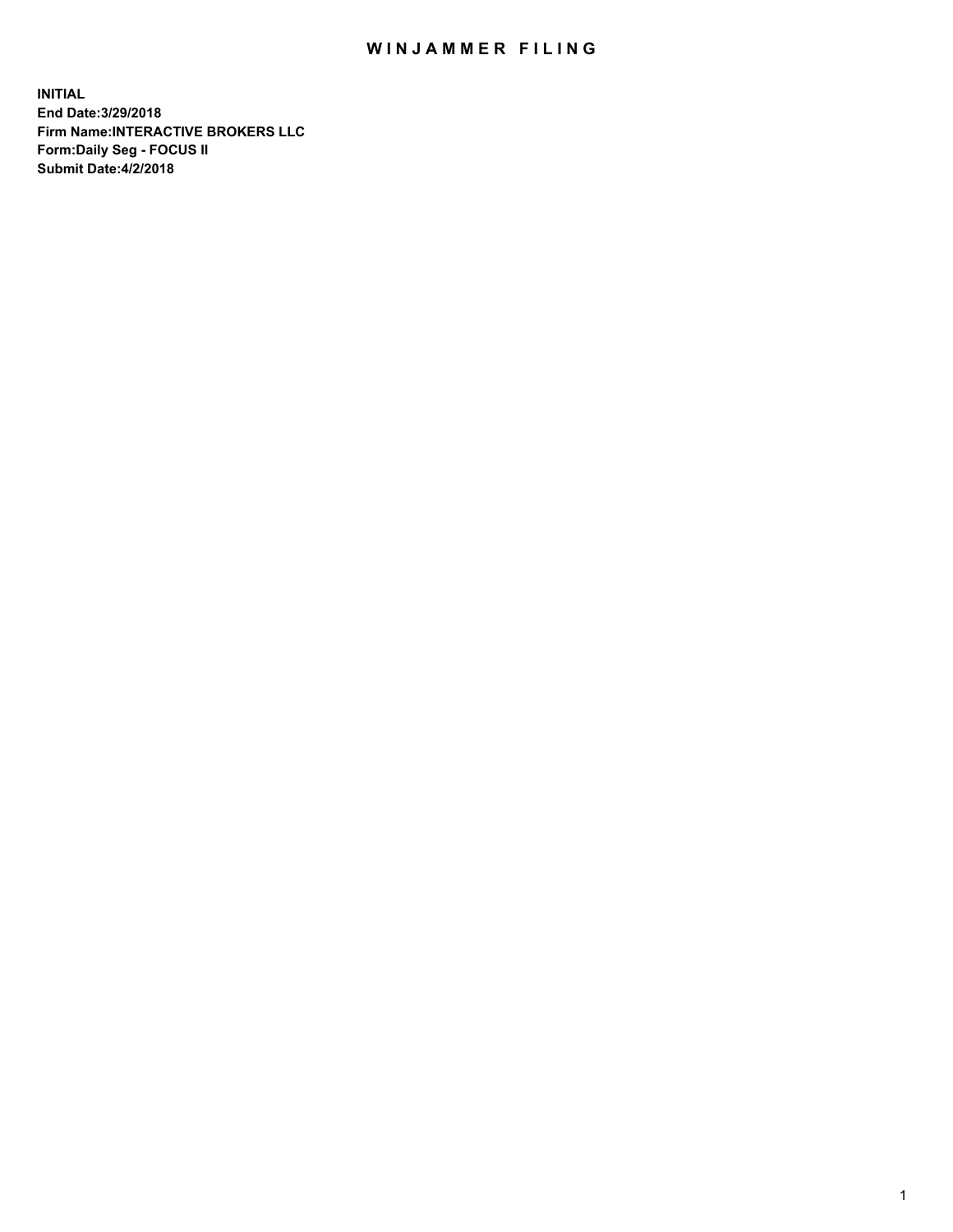## **INITIAL End Date:3/29/2018 Firm Name:INTERACTIVE BROKERS LLC Form:Daily Seg - FOCUS II Submit Date:4/2/2018 Daily Segregation - Cover Page**

| Name of Company<br><b>Contact Name</b><br><b>Contact Phone Number</b><br><b>Contact Email Address</b>                                                                                                                                                                                                                          | <b>INTERACTIVE BROKERS LLC</b><br><b>James Menicucci</b><br>203-618-8085<br>jmenicucci@interactivebrokers.c<br>om |
|--------------------------------------------------------------------------------------------------------------------------------------------------------------------------------------------------------------------------------------------------------------------------------------------------------------------------------|-------------------------------------------------------------------------------------------------------------------|
| FCM's Customer Segregated Funds Residual Interest Target (choose one):<br>a. Minimum dollar amount: ; or<br>b. Minimum percentage of customer segregated funds required:% ; or<br>c. Dollar amount range between: and; or<br>d. Percentage range of customer segregated funds required between: % and %.                       | $\overline{\mathbf{0}}$<br>0<br>155,000,000 245,000,000<br>00                                                     |
| FCM's Customer Secured Amount Funds Residual Interest Target (choose one):<br>a. Minimum dollar amount: ; or<br>b. Minimum percentage of customer secured funds required:%; or<br>c. Dollar amount range between: and; or<br>d. Percentage range of customer secured funds required between: % and %.                          | $\overline{\mathbf{0}}$<br>0<br>80,000,000 120,000,000<br>00                                                      |
| FCM's Cleared Swaps Customer Collateral Residual Interest Target (choose one):<br>a. Minimum dollar amount: ; or<br>b. Minimum percentage of cleared swaps customer collateral required:% ; or<br>c. Dollar amount range between: and; or<br>d. Percentage range of cleared swaps customer collateral required between:% and%. | $\overline{\mathbf{0}}$<br>$\overline{\mathbf{0}}$<br>00<br>0 <sub>0</sub>                                        |

Attach supporting documents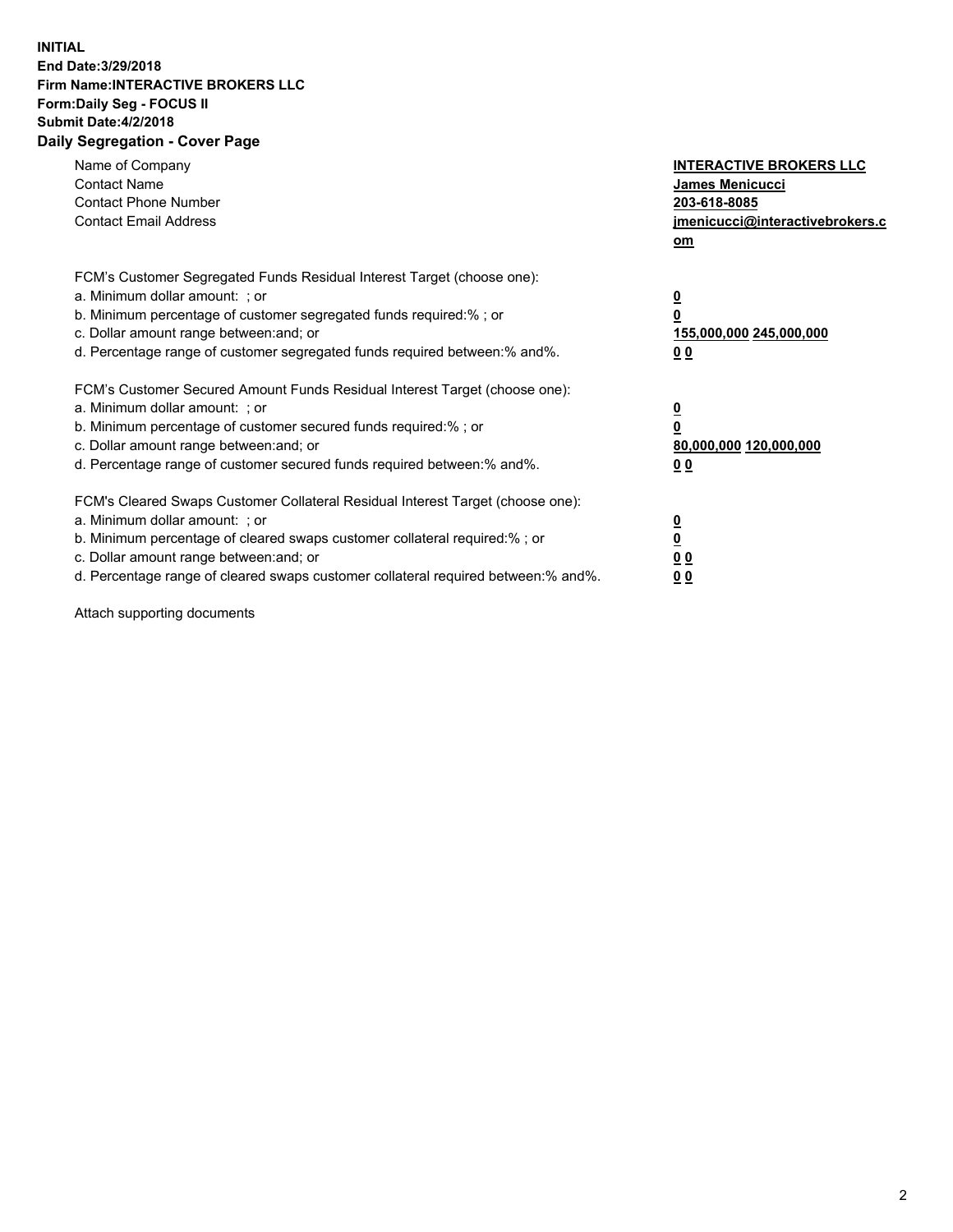## **INITIAL End Date:3/29/2018 Firm Name:INTERACTIVE BROKERS LLC Form:Daily Seg - FOCUS II Submit Date:4/2/2018 Daily Segregation - Secured Amounts**

| $-$ 0.000 0.000 0.000 0.000 0.000 0.000 0.000 0.000 0.000 0.000 0.000 0.000 0.000 0.000 0.000 0.000 0.000 0.000 0.000 0.000 0.000 0.000 0.000 0.000 0.000 0.000 0.000 0.000 0.000 0.000 0.000 0.000 0.000 0.000 0.000 0.000 0 |                                                                                                                                                                                                                                                                                                                                                                                                                                                                                                                                                                                                                                                                                                                                                                                                                                                                                                                                                                                                                                                                                                                                                                                                                                                                                                                                                                                                                                                                                                                                                                                                                                                                                                                                                                                                                |
|-------------------------------------------------------------------------------------------------------------------------------------------------------------------------------------------------------------------------------|----------------------------------------------------------------------------------------------------------------------------------------------------------------------------------------------------------------------------------------------------------------------------------------------------------------------------------------------------------------------------------------------------------------------------------------------------------------------------------------------------------------------------------------------------------------------------------------------------------------------------------------------------------------------------------------------------------------------------------------------------------------------------------------------------------------------------------------------------------------------------------------------------------------------------------------------------------------------------------------------------------------------------------------------------------------------------------------------------------------------------------------------------------------------------------------------------------------------------------------------------------------------------------------------------------------------------------------------------------------------------------------------------------------------------------------------------------------------------------------------------------------------------------------------------------------------------------------------------------------------------------------------------------------------------------------------------------------------------------------------------------------------------------------------------------------|
| Foreign Futures and Foreign Options Secured Amounts                                                                                                                                                                           |                                                                                                                                                                                                                                                                                                                                                                                                                                                                                                                                                                                                                                                                                                                                                                                                                                                                                                                                                                                                                                                                                                                                                                                                                                                                                                                                                                                                                                                                                                                                                                                                                                                                                                                                                                                                                |
| Amount required to be set aside pursuant to law, rule or regulation of a foreign                                                                                                                                              | $0$ [7305]                                                                                                                                                                                                                                                                                                                                                                                                                                                                                                                                                                                                                                                                                                                                                                                                                                                                                                                                                                                                                                                                                                                                                                                                                                                                                                                                                                                                                                                                                                                                                                                                                                                                                                                                                                                                     |
| government or a rule of a self-regulatory organization authorized thereunder                                                                                                                                                  |                                                                                                                                                                                                                                                                                                                                                                                                                                                                                                                                                                                                                                                                                                                                                                                                                                                                                                                                                                                                                                                                                                                                                                                                                                                                                                                                                                                                                                                                                                                                                                                                                                                                                                                                                                                                                |
| Net ledger balance - Foreign Futures and Foreign Option Trading - All Customers                                                                                                                                               |                                                                                                                                                                                                                                                                                                                                                                                                                                                                                                                                                                                                                                                                                                                                                                                                                                                                                                                                                                                                                                                                                                                                                                                                                                                                                                                                                                                                                                                                                                                                                                                                                                                                                                                                                                                                                |
| A. Cash                                                                                                                                                                                                                       | 451,604,095 [7315]                                                                                                                                                                                                                                                                                                                                                                                                                                                                                                                                                                                                                                                                                                                                                                                                                                                                                                                                                                                                                                                                                                                                                                                                                                                                                                                                                                                                                                                                                                                                                                                                                                                                                                                                                                                             |
| B. Securities (at market)                                                                                                                                                                                                     | $0$ [7317]                                                                                                                                                                                                                                                                                                                                                                                                                                                                                                                                                                                                                                                                                                                                                                                                                                                                                                                                                                                                                                                                                                                                                                                                                                                                                                                                                                                                                                                                                                                                                                                                                                                                                                                                                                                                     |
| Net unrealized profit (loss) in open futures contracts traded on a foreign board of trade                                                                                                                                     | -15,489,875 [7325]                                                                                                                                                                                                                                                                                                                                                                                                                                                                                                                                                                                                                                                                                                                                                                                                                                                                                                                                                                                                                                                                                                                                                                                                                                                                                                                                                                                                                                                                                                                                                                                                                                                                                                                                                                                             |
| Exchange traded options                                                                                                                                                                                                       |                                                                                                                                                                                                                                                                                                                                                                                                                                                                                                                                                                                                                                                                                                                                                                                                                                                                                                                                                                                                                                                                                                                                                                                                                                                                                                                                                                                                                                                                                                                                                                                                                                                                                                                                                                                                                |
|                                                                                                                                                                                                                               | 182,797 [7335]                                                                                                                                                                                                                                                                                                                                                                                                                                                                                                                                                                                                                                                                                                                                                                                                                                                                                                                                                                                                                                                                                                                                                                                                                                                                                                                                                                                                                                                                                                                                                                                                                                                                                                                                                                                                 |
|                                                                                                                                                                                                                               | -71,372 [7337]                                                                                                                                                                                                                                                                                                                                                                                                                                                                                                                                                                                                                                                                                                                                                                                                                                                                                                                                                                                                                                                                                                                                                                                                                                                                                                                                                                                                                                                                                                                                                                                                                                                                                                                                                                                                 |
| Net equity (deficit) (add lines 1.2. and 3.)                                                                                                                                                                                  | 436,225,645 [7345]                                                                                                                                                                                                                                                                                                                                                                                                                                                                                                                                                                                                                                                                                                                                                                                                                                                                                                                                                                                                                                                                                                                                                                                                                                                                                                                                                                                                                                                                                                                                                                                                                                                                                                                                                                                             |
|                                                                                                                                                                                                                               | <b>26,362</b> [7351]                                                                                                                                                                                                                                                                                                                                                                                                                                                                                                                                                                                                                                                                                                                                                                                                                                                                                                                                                                                                                                                                                                                                                                                                                                                                                                                                                                                                                                                                                                                                                                                                                                                                                                                                                                                           |
|                                                                                                                                                                                                                               | 0 [7352] 26,362 [7354]                                                                                                                                                                                                                                                                                                                                                                                                                                                                                                                                                                                                                                                                                                                                                                                                                                                                                                                                                                                                                                                                                                                                                                                                                                                                                                                                                                                                                                                                                                                                                                                                                                                                                                                                                                                         |
|                                                                                                                                                                                                                               | 436,252,007 [7355]                                                                                                                                                                                                                                                                                                                                                                                                                                                                                                                                                                                                                                                                                                                                                                                                                                                                                                                                                                                                                                                                                                                                                                                                                                                                                                                                                                                                                                                                                                                                                                                                                                                                                                                                                                                             |
|                                                                                                                                                                                                                               |                                                                                                                                                                                                                                                                                                                                                                                                                                                                                                                                                                                                                                                                                                                                                                                                                                                                                                                                                                                                                                                                                                                                                                                                                                                                                                                                                                                                                                                                                                                                                                                                                                                                                                                                                                                                                |
|                                                                                                                                                                                                                               | 436,252,007 [7360]                                                                                                                                                                                                                                                                                                                                                                                                                                                                                                                                                                                                                                                                                                                                                                                                                                                                                                                                                                                                                                                                                                                                                                                                                                                                                                                                                                                                                                                                                                                                                                                                                                                                                                                                                                                             |
|                                                                                                                                                                                                                               |                                                                                                                                                                                                                                                                                                                                                                                                                                                                                                                                                                                                                                                                                                                                                                                                                                                                                                                                                                                                                                                                                                                                                                                                                                                                                                                                                                                                                                                                                                                                                                                                                                                                                                                                                                                                                |
|                                                                                                                                                                                                                               |                                                                                                                                                                                                                                                                                                                                                                                                                                                                                                                                                                                                                                                                                                                                                                                                                                                                                                                                                                                                                                                                                                                                                                                                                                                                                                                                                                                                                                                                                                                                                                                                                                                                                                                                                                                                                |
|                                                                                                                                                                                                                               |                                                                                                                                                                                                                                                                                                                                                                                                                                                                                                                                                                                                                                                                                                                                                                                                                                                                                                                                                                                                                                                                                                                                                                                                                                                                                                                                                                                                                                                                                                                                                                                                                                                                                                                                                                                                                |
|                                                                                                                                                                                                                               | 80,855,524 [7500]                                                                                                                                                                                                                                                                                                                                                                                                                                                                                                                                                                                                                                                                                                                                                                                                                                                                                                                                                                                                                                                                                                                                                                                                                                                                                                                                                                                                                                                                                                                                                                                                                                                                                                                                                                                              |
|                                                                                                                                                                                                                               | 0 [7520] 80,855,524 [7530]                                                                                                                                                                                                                                                                                                                                                                                                                                                                                                                                                                                                                                                                                                                                                                                                                                                                                                                                                                                                                                                                                                                                                                                                                                                                                                                                                                                                                                                                                                                                                                                                                                                                                                                                                                                     |
|                                                                                                                                                                                                                               |                                                                                                                                                                                                                                                                                                                                                                                                                                                                                                                                                                                                                                                                                                                                                                                                                                                                                                                                                                                                                                                                                                                                                                                                                                                                                                                                                                                                                                                                                                                                                                                                                                                                                                                                                                                                                |
|                                                                                                                                                                                                                               | 363,311,625 [7540]                                                                                                                                                                                                                                                                                                                                                                                                                                                                                                                                                                                                                                                                                                                                                                                                                                                                                                                                                                                                                                                                                                                                                                                                                                                                                                                                                                                                                                                                                                                                                                                                                                                                                                                                                                                             |
|                                                                                                                                                                                                                               | 0 [7560] 363,311,625 [7570]                                                                                                                                                                                                                                                                                                                                                                                                                                                                                                                                                                                                                                                                                                                                                                                                                                                                                                                                                                                                                                                                                                                                                                                                                                                                                                                                                                                                                                                                                                                                                                                                                                                                                                                                                                                    |
|                                                                                                                                                                                                                               |                                                                                                                                                                                                                                                                                                                                                                                                                                                                                                                                                                                                                                                                                                                                                                                                                                                                                                                                                                                                                                                                                                                                                                                                                                                                                                                                                                                                                                                                                                                                                                                                                                                                                                                                                                                                                |
|                                                                                                                                                                                                                               | $0$ [7580]                                                                                                                                                                                                                                                                                                                                                                                                                                                                                                                                                                                                                                                                                                                                                                                                                                                                                                                                                                                                                                                                                                                                                                                                                                                                                                                                                                                                                                                                                                                                                                                                                                                                                                                                                                                                     |
|                                                                                                                                                                                                                               | $0$ [7590]                                                                                                                                                                                                                                                                                                                                                                                                                                                                                                                                                                                                                                                                                                                                                                                                                                                                                                                                                                                                                                                                                                                                                                                                                                                                                                                                                                                                                                                                                                                                                                                                                                                                                                                                                                                                     |
|                                                                                                                                                                                                                               | $0$ [7600]                                                                                                                                                                                                                                                                                                                                                                                                                                                                                                                                                                                                                                                                                                                                                                                                                                                                                                                                                                                                                                                                                                                                                                                                                                                                                                                                                                                                                                                                                                                                                                                                                                                                                                                                                                                                     |
|                                                                                                                                                                                                                               | $0$ [7610]                                                                                                                                                                                                                                                                                                                                                                                                                                                                                                                                                                                                                                                                                                                                                                                                                                                                                                                                                                                                                                                                                                                                                                                                                                                                                                                                                                                                                                                                                                                                                                                                                                                                                                                                                                                                     |
|                                                                                                                                                                                                                               | 0 [7615] 0 [7620]                                                                                                                                                                                                                                                                                                                                                                                                                                                                                                                                                                                                                                                                                                                                                                                                                                                                                                                                                                                                                                                                                                                                                                                                                                                                                                                                                                                                                                                                                                                                                                                                                                                                                                                                                                                              |
|                                                                                                                                                                                                                               |                                                                                                                                                                                                                                                                                                                                                                                                                                                                                                                                                                                                                                                                                                                                                                                                                                                                                                                                                                                                                                                                                                                                                                                                                                                                                                                                                                                                                                                                                                                                                                                                                                                                                                                                                                                                                |
|                                                                                                                                                                                                                               | $0$ [7640]                                                                                                                                                                                                                                                                                                                                                                                                                                                                                                                                                                                                                                                                                                                                                                                                                                                                                                                                                                                                                                                                                                                                                                                                                                                                                                                                                                                                                                                                                                                                                                                                                                                                                                                                                                                                     |
|                                                                                                                                                                                                                               | $0$ [7650]                                                                                                                                                                                                                                                                                                                                                                                                                                                                                                                                                                                                                                                                                                                                                                                                                                                                                                                                                                                                                                                                                                                                                                                                                                                                                                                                                                                                                                                                                                                                                                                                                                                                                                                                                                                                     |
|                                                                                                                                                                                                                               | $0$ [7660]                                                                                                                                                                                                                                                                                                                                                                                                                                                                                                                                                                                                                                                                                                                                                                                                                                                                                                                                                                                                                                                                                                                                                                                                                                                                                                                                                                                                                                                                                                                                                                                                                                                                                                                                                                                                     |
|                                                                                                                                                                                                                               | $0$ [7670]                                                                                                                                                                                                                                                                                                                                                                                                                                                                                                                                                                                                                                                                                                                                                                                                                                                                                                                                                                                                                                                                                                                                                                                                                                                                                                                                                                                                                                                                                                                                                                                                                                                                                                                                                                                                     |
|                                                                                                                                                                                                                               | 0 [7675] 0 [7680]                                                                                                                                                                                                                                                                                                                                                                                                                                                                                                                                                                                                                                                                                                                                                                                                                                                                                                                                                                                                                                                                                                                                                                                                                                                                                                                                                                                                                                                                                                                                                                                                                                                                                                                                                                                              |
|                                                                                                                                                                                                                               |                                                                                                                                                                                                                                                                                                                                                                                                                                                                                                                                                                                                                                                                                                                                                                                                                                                                                                                                                                                                                                                                                                                                                                                                                                                                                                                                                                                                                                                                                                                                                                                                                                                                                                                                                                                                                |
|                                                                                                                                                                                                                               | 114,216,581 [7700]                                                                                                                                                                                                                                                                                                                                                                                                                                                                                                                                                                                                                                                                                                                                                                                                                                                                                                                                                                                                                                                                                                                                                                                                                                                                                                                                                                                                                                                                                                                                                                                                                                                                                                                                                                                             |
|                                                                                                                                                                                                                               | $0$ [7710]                                                                                                                                                                                                                                                                                                                                                                                                                                                                                                                                                                                                                                                                                                                                                                                                                                                                                                                                                                                                                                                                                                                                                                                                                                                                                                                                                                                                                                                                                                                                                                                                                                                                                                                                                                                                     |
|                                                                                                                                                                                                                               | <mark>-7,151,030</mark> [7720]                                                                                                                                                                                                                                                                                                                                                                                                                                                                                                                                                                                                                                                                                                                                                                                                                                                                                                                                                                                                                                                                                                                                                                                                                                                                                                                                                                                                                                                                                                                                                                                                                                                                                                                                                                                 |
|                                                                                                                                                                                                                               | 182,797 [7730]                                                                                                                                                                                                                                                                                                                                                                                                                                                                                                                                                                                                                                                                                                                                                                                                                                                                                                                                                                                                                                                                                                                                                                                                                                                                                                                                                                                                                                                                                                                                                                                                                                                                                                                                                                                                 |
|                                                                                                                                                                                                                               | 71,372 [7735] 107,176,976 [7740]                                                                                                                                                                                                                                                                                                                                                                                                                                                                                                                                                                                                                                                                                                                                                                                                                                                                                                                                                                                                                                                                                                                                                                                                                                                                                                                                                                                                                                                                                                                                                                                                                                                                                                                                                                               |
|                                                                                                                                                                                                                               |                                                                                                                                                                                                                                                                                                                                                                                                                                                                                                                                                                                                                                                                                                                                                                                                                                                                                                                                                                                                                                                                                                                                                                                                                                                                                                                                                                                                                                                                                                                                                                                                                                                                                                                                                                                                                |
|                                                                                                                                                                                                                               | $0$ [7760]<br>$0$ [7765]                                                                                                                                                                                                                                                                                                                                                                                                                                                                                                                                                                                                                                                                                                                                                                                                                                                                                                                                                                                                                                                                                                                                                                                                                                                                                                                                                                                                                                                                                                                                                                                                                                                                                                                                                                                       |
|                                                                                                                                                                                                                               |                                                                                                                                                                                                                                                                                                                                                                                                                                                                                                                                                                                                                                                                                                                                                                                                                                                                                                                                                                                                                                                                                                                                                                                                                                                                                                                                                                                                                                                                                                                                                                                                                                                                                                                                                                                                                |
|                                                                                                                                                                                                                               | 551,344,125 [7770]                                                                                                                                                                                                                                                                                                                                                                                                                                                                                                                                                                                                                                                                                                                                                                                                                                                                                                                                                                                                                                                                                                                                                                                                                                                                                                                                                                                                                                                                                                                                                                                                                                                                                                                                                                                             |
| Page 1 from Line 8)                                                                                                                                                                                                           | 115,092,118 [7380]                                                                                                                                                                                                                                                                                                                                                                                                                                                                                                                                                                                                                                                                                                                                                                                                                                                                                                                                                                                                                                                                                                                                                                                                                                                                                                                                                                                                                                                                                                                                                                                                                                                                                                                                                                                             |
| Management Target Amount for Excess funds in separate section 30.7 accounts                                                                                                                                                   | 80,000,000 [7780]                                                                                                                                                                                                                                                                                                                                                                                                                                                                                                                                                                                                                                                                                                                                                                                                                                                                                                                                                                                                                                                                                                                                                                                                                                                                                                                                                                                                                                                                                                                                                                                                                                                                                                                                                                                              |
| Excess (deficiency) funds in separate 30.7 accounts over (under) Management Target                                                                                                                                            | 35,092,118 [7785]                                                                                                                                                                                                                                                                                                                                                                                                                                                                                                                                                                                                                                                                                                                                                                                                                                                                                                                                                                                                                                                                                                                                                                                                                                                                                                                                                                                                                                                                                                                                                                                                                                                                                                                                                                                              |
|                                                                                                                                                                                                                               | a. Market value of open option contracts purchased on a foreign board of trade<br>b. Market value of open contracts granted (sold) on a foreign board of trade<br>Account liquidating to a deficit and account with a debit balances - gross amount<br>Less: amount offset by customer owned securities<br>Amount required to be set aside as the secured amount - Net Liquidating Equity<br>Method (add lines 4 and 5)<br>Greater of amount required to be set aside pursuant to foreign jurisdiction (above) or line<br>6.<br>FUNDS DEPOSITED IN SEPARATE REGULATION 30.7 ACCOUNTS<br>Cash in banks<br>A. Banks located in the United States<br>B. Other banks qualified under Regulation 30.7<br>Securities<br>A. In safekeeping with banks located in the United States<br>B. In safekeeping with other banks qualified under Regulation 30.7<br>Equities with registered futures commission merchants<br>A. Cash<br><b>B.</b> Securities<br>C. Unrealized gain (loss) on open futures contracts<br>D. Value of long option contracts<br>E. Value of short option contracts<br>Amounts held by clearing organizations of foreign boards of trade<br>A. Cash<br><b>B.</b> Securities<br>C. Amount due to (from) clearing organization - daily variation<br>D. Value of long option contracts<br>E. Value of short option contracts<br>Amounts held by members of foreign boards of trade<br>A. Cash<br><b>B.</b> Securities<br>C. Unrealized gain (loss) on open futures contracts<br>D. Value of long option contracts<br>E. Value of short option contracts<br>Amounts with other depositories designated by a foreign board of trade<br>Segregated funds on hand<br>Total funds in separate section 30.7 accounts<br>Excess (deficiency) Set Aside for Secured Amount (subtract line 7 Secured Statement |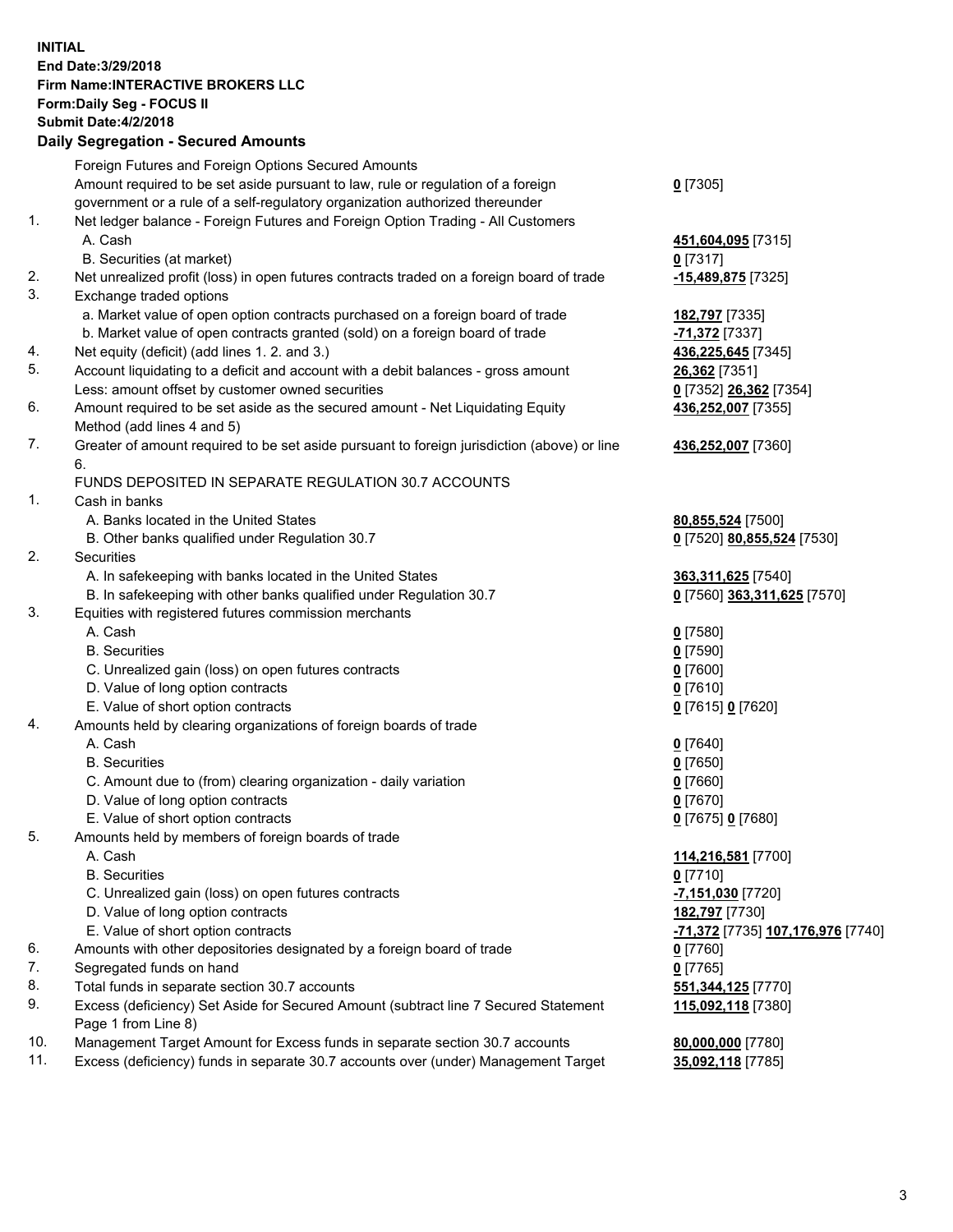**INITIAL End Date:3/29/2018 Firm Name:INTERACTIVE BROKERS LLC Form:Daily Seg - FOCUS II Submit Date:4/2/2018 Daily Segregation - Segregation Statement** SEGREGATION REQUIREMENTS(Section 4d(2) of the CEAct) 1. Net ledger balance A. Cash **4,204,158,350** [7010] B. Securities (at market) **0** [7020] 2. Net unrealized profit (loss) in open futures contracts traded on a contract market **52,583,152** [7030] 3. Exchange traded options A. Add market value of open option contracts purchased on a contract market **208,130,814** [7032] B. Deduct market value of open option contracts granted (sold) on a contract market **-256,259,928** [7033] 4. Net equity (deficit) (add lines 1, 2 and 3) **4,208,612,388** [7040] 5. Accounts liquidating to a deficit and accounts with debit balances - gross amount **305,673** [7045] Less: amount offset by customer securities **0** [7047] **305,673** [7050] 6. Amount required to be segregated (add lines 4 and 5) **4,208,918,061** [7060] FUNDS IN SEGREGATED ACCOUNTS 7. Deposited in segregated funds bank accounts A. Cash **511,034,775** [7070] B. Securities representing investments of customers' funds (at market) **2,732,892,095** [7080] C. Securities held for particular customers or option customers in lieu of cash (at market) **0** [7090] 8. Margins on deposit with derivatives clearing organizations of contract markets A. Cash **19,089,570** [7100] B. Securities representing investments of customers' funds (at market) **1,227,479,276** [7110] C. Securities held for particular customers or option customers in lieu of cash (at market) **0** [7120] 9. Net settlement from (to) derivatives clearing organizations of contract markets **4,167,320** [7130] 10. Exchange traded options A. Value of open long option contracts **207,928,246** [7132] B. Value of open short option contracts **-256,257,093** [7133] 11. Net equities with other FCMs A. Net liquidating equity **0** [7140] B. Securities representing investments of customers' funds (at market) **0** [7160] C. Securities held for particular customers or option customers in lieu of cash (at market) **0** [7170] 12. Segregated funds on hand **0** [7150] 13. Total amount in segregation (add lines 7 through 12) **4,446,334,189** [7180] 14. Excess (deficiency) funds in segregation (subtract line 6 from line 13) **237,416,128** [7190] 15. Management Target Amount for Excess funds in segregation **155,000,000** [7194]

16. Excess (deficiency) funds in segregation over (under) Management Target Amount Excess

**82,416,128** [7198]